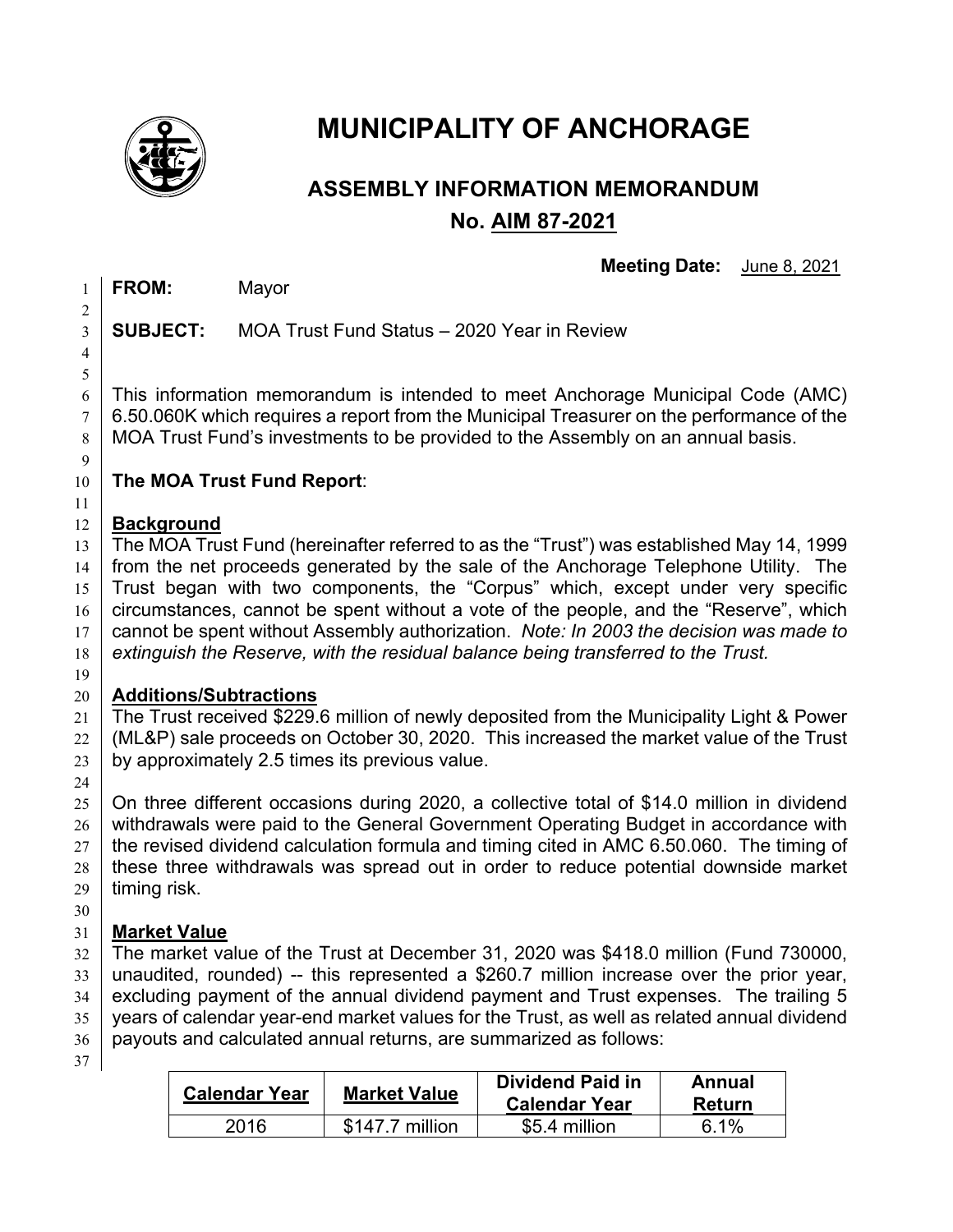| 2017 | \$165.1 million  | \$6.0 million  | 16.3%        |
|------|------------------|----------------|--------------|
| 2018 | $$151.4$ million | \$6.3 million  | $<$ 4.5% $>$ |
| 2019 | \$171.8 million  | \$6.5 million  | 18.1%        |
| 2020 | \$418.0 million  | \$14.0 million | 8.8%         |

#### **2020 Performance (net of fees)**

 $3 \mid$  In 2020, the Trust's domestic stock holdings produced a return of 17.14% as compared to international stocks which returned 15.22%; domestic fixed income returned 6.90%; international fixed income (i.e., Emerging Market Debt) returned 4.04%; and direct real 6 estate returned <4.78%> The Trust experienced an overall 8.8% return (rounded) in  $7 \mid$  calendar year 2020 per calculation by the Trust's investment consultant (i.e., RVK, based 8 in Portland, Oregon). In 2020, the Trust underperformed its Investment Policy benchmark return by 402 basis points (i.e., 4.02%), almost exclusively as a result of carrying high levels of one-time cash in the two months following the ML&P sale close date. This higher level of cash acted as a drag on the Trust's performance relative to its target allocation index because of the extraordinary rise in the equity markets during the final two months of 2020. The Trust followed its methodical plan to invest the ML&P sale proceeds in four 14 phases over a 6.5 week investment period.

 In excluding the impact of the ML&P sale proceeds cash on the portfolio, the Trust experienced a return of 12.1% (vs. 8.8% as listed above), slightly underperforming its 18 Investment Policy benchmark by 66 basis points. This underperformance is primarily due to some intricacies with the Trust's chosen domestic large and mid-capitalization indices underperforming the broad domestic market index, although poor benchmark relative 21 performance by UBS and Western Asset also contributed to the underperformance.

23 | Other major Alaskan investment funds experienced the following positive returns in 2020:

- 25  $\parallel$  Alaska Permanent Fund experienced a 12.15% return.
- **Alaska Retirement Mgmt. Board (PERS) experienced a 11.99% return**
- 27  $\parallel$  Anchorage Police/Fire Retirement System experienced a 11.97% return.

29 In commenting on the Trust's 2020 performance our investment consultant, RVK, offered  $30 \mid$  the following:

 *In Q4, multiple fundamental developments reinforced market sentiment and kept many investors positioned to add incremental risk despite the relatively weak economic environment and ongoing global pandemic. Importantly, two closely watched coronavirus vaccine trials from Pfizer/BioNTech and Moderna released promising efficacy results leading to emergency use authorizations from the FDA, allowing market participants to pull forward expectations for normalized economic activity for much of the developed world in 2021. Investors also reacted favorably to completed negotiations around new fiscal stimulus following the November US elections, which culminated in a \$900B package being signed into law under a*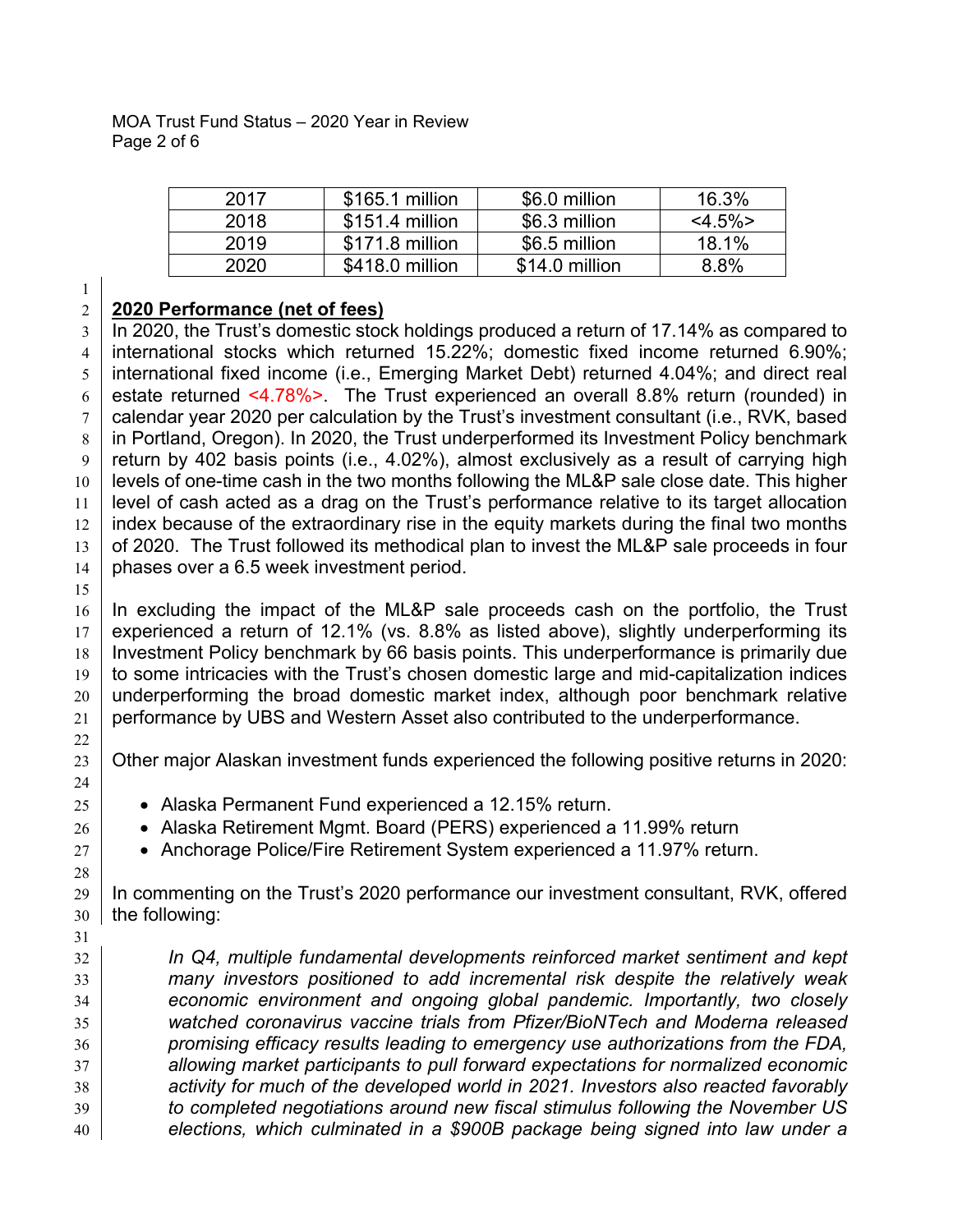#### MOA Trust Fund Status – 2020 Year in Review Page 3 of 6

 *larger omnibus spending bill. The package included new supplemental unemployment benefits of \$300 per week for the 6.7% of unemployed Americans, as well as another one-time round of stimulus checks in the amount of \$600 for most individuals. Meanwhile, the Eurozone passed its own €750 billion stimulus plan in December as part of a larger budget, backed by joint debt. Central banks, the Federal Reserve (Fed) in particular, remained highly accommodative. The Fed reiterated its commitment to maintain monthly asset purchases, currently at \$120 billion, and zero interest rates until significant progress is made toward its goal of full employment.*

 *Given the backdrop of supportive monetary and fiscal policies, risk assets posted stellar returns during Q4. Broad equity market indices provided double-digit gains as the S&P 500, MSCI ACWI Ex-US and MSCI EM Index returned 12.1%, 17.0%, and 19.7%, respectively. The S&P 500 Forward Price-to-Earnings ratio ended the quarter at 22.6, a valuation level last experienced during the dot-com era tech bubble. At the same time, the CY2020 earnings of the S&P 500 fell an estimated 16% year-over-year according to preliminary data from FactSet. Non-US equities were aided in part by a modest rotation toward cyclical and value stocks, as well as a weaker dollar, which depreciated against a trade weighted basket of foreign currencies. Commodities also benefited from the weaker dollar and an uptick in inflation expectations with the 5Y/5Y forward breakeven inflation rate moving above 2.0% during Q4 for the first time since July 2019. Government bonds were the only broad asset class to experience negative returns as increased inflation expectations flowed through to modestly higher nominal interest rates.*

 *Though financial markets have rebounded from the sharp drawdown in early 2020, global economic activity remains well off its pre-pandemic peak. The World Bank Global Economic Prospects report estimated that 2020 world GDP shrank by 4.3% compared to a year earlier. Meanwhile, the Federal Reserve Open Market Committee indicated that it does not anticipate raising the Federal Funds rate until 2023 or later, and market implied expectations for a rate hike are consistent with that timeline. Considerable uncertainty remains with respect to the pace of economic recovery going forward, though household balance sheets remain strong, leaving room for optimism should the pandemic be brought under control.*

 *The MOA Trust posted a total return of 8.8% in calendar year 2020 (net of fees), although the portfolio underperformed its target policy index by 4.0%. The policy index consists of market indices weighted in the same proportion as the Trust's long-term asset allocation policy. Going into 2020, the Trust had outperformed the policy index in 6 of the last 9 calendar years. Since inception in 1999, the Trust has outperformed the target policy index by 4 basis points per year on average.*

 *Underperformance compared to the target policy index at the Total Fund level in 2020 was almost exclusively driven by cash held in the portfolio following the ML&P*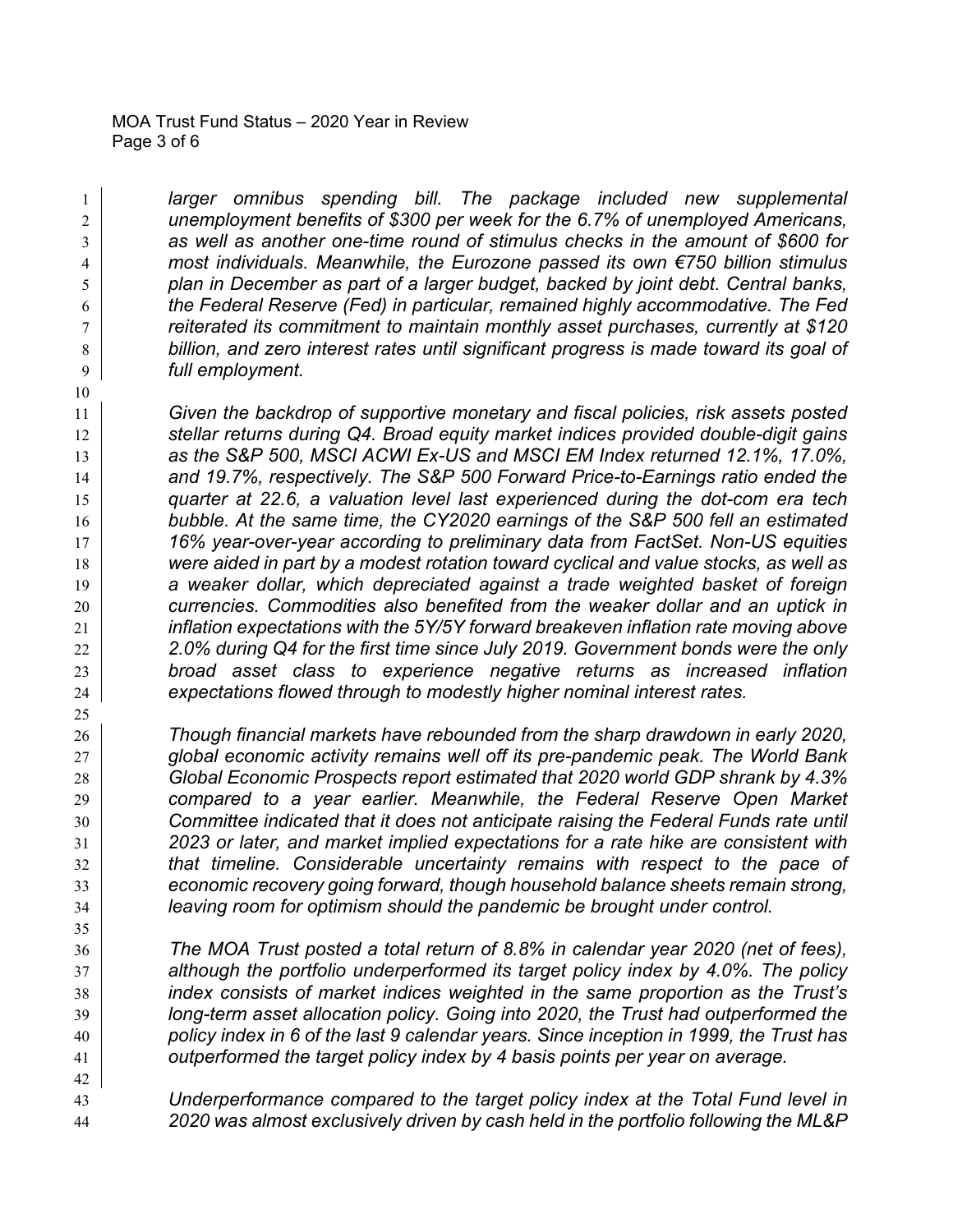MOA Trust Fund Status – 2020 Year in Review Page 4 of 6

 *sale. The drag on performance was due to holding cash during a period when risk assets were performing exceptionally well. Excluding cash, the Trust experienced a return of 12.11%, slightly underperforming its Investment Policy benchmark by 66 basis points. This underperformance is primarily due to the Trust's chosen domestic large and mid-capitalization indices underperforming the broad domestic market index, although poor performance by UBS and Western Asset also contributed to the underperformance. Relative to other similar institutional investors, the Trust trailed its peers in the 3-, 5-, and 7-year periods, ranking in the 84st, 72rd, and 63rd percentiles, respectively. However, The Trust continues to outperform its peers over the 10-year trailing period, ranking in the 42nd percentile. Prior to Q4 2020 when the ML&P proceeds cash drag took place, the Trust ranked 50th, 42nd, 39th , and 30th relative to peers for the 3-, 5-, 7-, and 10-year trailing periods, respectively, as of September 30, 2020.*

 *In summary, we believe the Trust remains well diversified and is structured to provide an appropriate long-term real return given the risk/return profile defined by the strategic asset allocation target. The Trust's balance between return-seeking, income-producing, and preservation assets constitutes a sound investment approach that is expected to produce competitive investment returns.*

#### **Inflation Proofing**

 In April 2002, Anchorage voters approved by a 70% affirmative vote a new endowment approach to be followed by the Trust, similar to the Percent of Market Value (POMV) approach endorsed by the Alaska Permanent Fund Board. The endowment approach adopted by voters limits the amount of annual dividend distribution from the Trust to no more than 5% of the average market value of the Trust. In response to the severe 2008  $27 \mid$  market downturn the Assembly approved AO 2009-3, revising the annual dividend cap to a lower rate of 4.00%; this was subsequently adjusted to 4.25% per AO 2016-127; and 29 then further revised to a long-term payout rate starting in 2021 of 4.50% per AO 2020-98. The current adjusted payout limit is intended to keep pace with real return assumptions (i.e., long-term expected return, "net" of long-term expected inflation).

 AMC 6.50.060L states: *By March 15, 2007, and by the same date every fifth year thereafter, the municipal treasurer shall review the controlled spending policy and recommend adjustments, as necessary, to maintain the long-term purchasing power of the MOA Trust Fund.* 

38 | Over the life of Trust, since October 1999, the Trust generated a 6.03% nominal return which lagged its real rate of return target of 6.43% (i.e., 4.25% payout + 2.18% inflation  $40 \vert$  proofing) by 40 basis points, or 0.40%.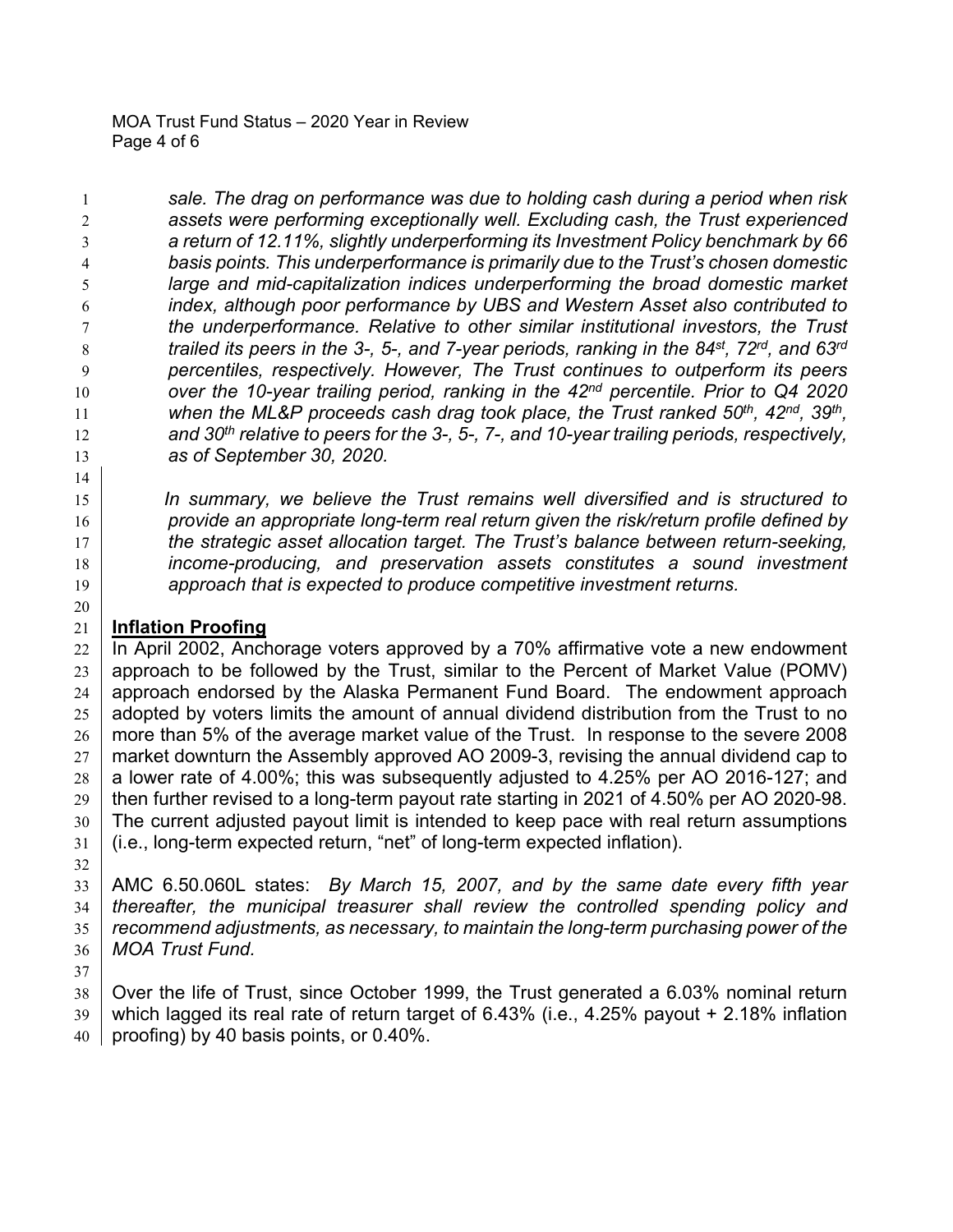MOA Trust Fund Status – 2020 Year in Review Page 5 of 6

#### **Annual Dividend**

 The Trust's annual dividend calculation methodology is governed under AMC 6.50.060  $3 \mid$  and was further amended in response to the ML&P sale in 2020 per AO 20200-98. In  $4 \mid$  years where excess returns are generated (i.e., over and above a 4.50% real rate of return)  $5 \mid$  these excess returns are retained to help support an inflation-proofed Trust so that the  $6 \mid$  purchasing power is protected over the long-term. Accumulated excess returns help offset  $7 \mid$  down vears in the market.

#### **Investment Management**

 As of December 31, 2020, the Trust employed nine money managers – i.e., Fidelity Institutional Asset Management, Garcia Hamilton & Associates, Western Asset Management, Ashmore, BlueBay Asset Management, Vanguard, BlackRock, Capital 13 Group and UBS Realty Investors. In 2020, the Trust continued to use RVK as its investment consultant and Principal Trust & Custody (formerly Wells Fargo Institutional Trust Services) as its custodial bank.

 The Trust's target asset allocation at December 31, 2020, per the current Investment Policy Statement (IPS), was 24% fixed income; 5% private credit *(to be newly invested in 2021)*; 5% emerging market debt; 31% domestic equity; 22% international equity; and 13% direct real estate *(allocated amongst one existing manager and two new managers; funds to be newly invested with the two new managers in 2021)*.

 In 2021, the Finance Department along with the investment consultant (RVK) and 24 Investment Advisory Commission (IAC) intend to focus on the following areas:

 **(1)** Placing investment with the new private credit manager and two new direct real estate managers and beginning to monitor performance of these portfolios.

 **(2)** Reviewing existing money managers' performance, asset allocation, risk levels and 30 expected return, and investment policy; and

 **(3)** Receiving special presentations from specific money managers in the Trust's lineup.

#### **Monitoring of Investment Fund Activities**

 The performance of the Trust is continuously monitored to ensure compliance with the Investment Policy Statement and to track performance:

- $39 \mid \triangleright$  The Trust's investment consultant issues a quarterly report focused on the 40 performance of each of the Trust's money managers and frequently communicates 41 with the Municipal Treasurer regarding investment-related issues as they arise throughout the course of the year.
- $\triangleright$  The Municipal Treasurer, Chief Fiscal Officer and Investment Advisory Commission **meet quarterly to review Fund results.**